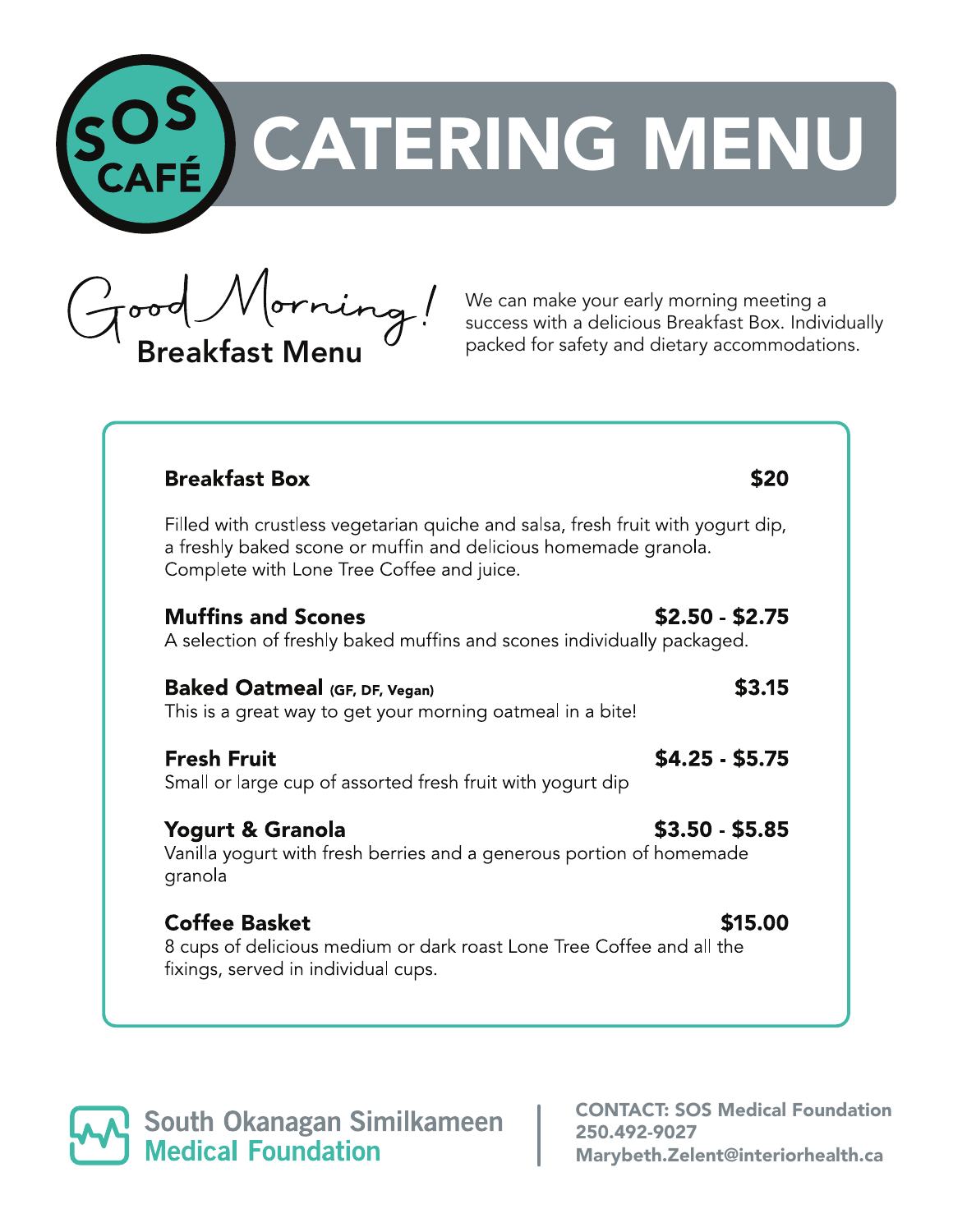Good Affernoon!

Whether it's a power meeting, brown bag lunch, or<br>picnic in the park, SOS Café has you covered.

| <b>Charcuterie Snack Pack</b><br>A box built for one! Complete with crackers, salami, fresh vegetables,<br>hummus, cashews, and dried fruit                                  | $$10 - $15$     |
|------------------------------------------------------------------------------------------------------------------------------------------------------------------------------|-----------------|
| <b>Samosa Snack Packs</b><br>Too many flavours for words! Vegetarian samosas, chutney, spicy snack mix,<br>almonds, dried fruit, grapes and strawberries                     | $$10 - $15$     |
| <b>Falafel Snack Pack</b><br>Pita bread, vegan falafels, tzatziki, hummus, fresh vegetables, assorted<br>cheese, nuts, dried apricots and olives                             | $$10 - $15$     |
| <b>Brown Bag Lunch</b><br>Your choice of sandwich, bag of chips, cookie, fruit and drink                                                                                     | $$12 - $16$     |
| Sandwiches (On multigrain bread or croissant)<br>Turkey & Havarti<br>Ham & Cheddar<br>Roast Beef & Havarti<br>Classic Egg Salad                                              | $$5.75 - $6.50$ |
| <b>Wraps</b> (On whole wheat tortilla)<br>Chicken Ceasar Salad<br>Roast Beef Chipotle<br>Sweet Chili Chicken<br>Turkey Bacon Ranch<br>Vegetarian<br>Vegan                    | $$6.00 - $6.50$ |
| Power Bowls (Greens, quinoa and fresh vegetables)<br>Mediteranean (Vegetarian)<br>Chicken Bacon Ranch<br>Sesame Chicken Noodle<br>Peanut Chicken Quinoa<br>Southwest Chicken | $$8.45 - $10$   |

**South Okanagan Similkameen<br>Medical Foundation** 

CONTACT: SOS Medical Foundation 250.492-9027 Marybeth.Zelent@interiorhealth.ca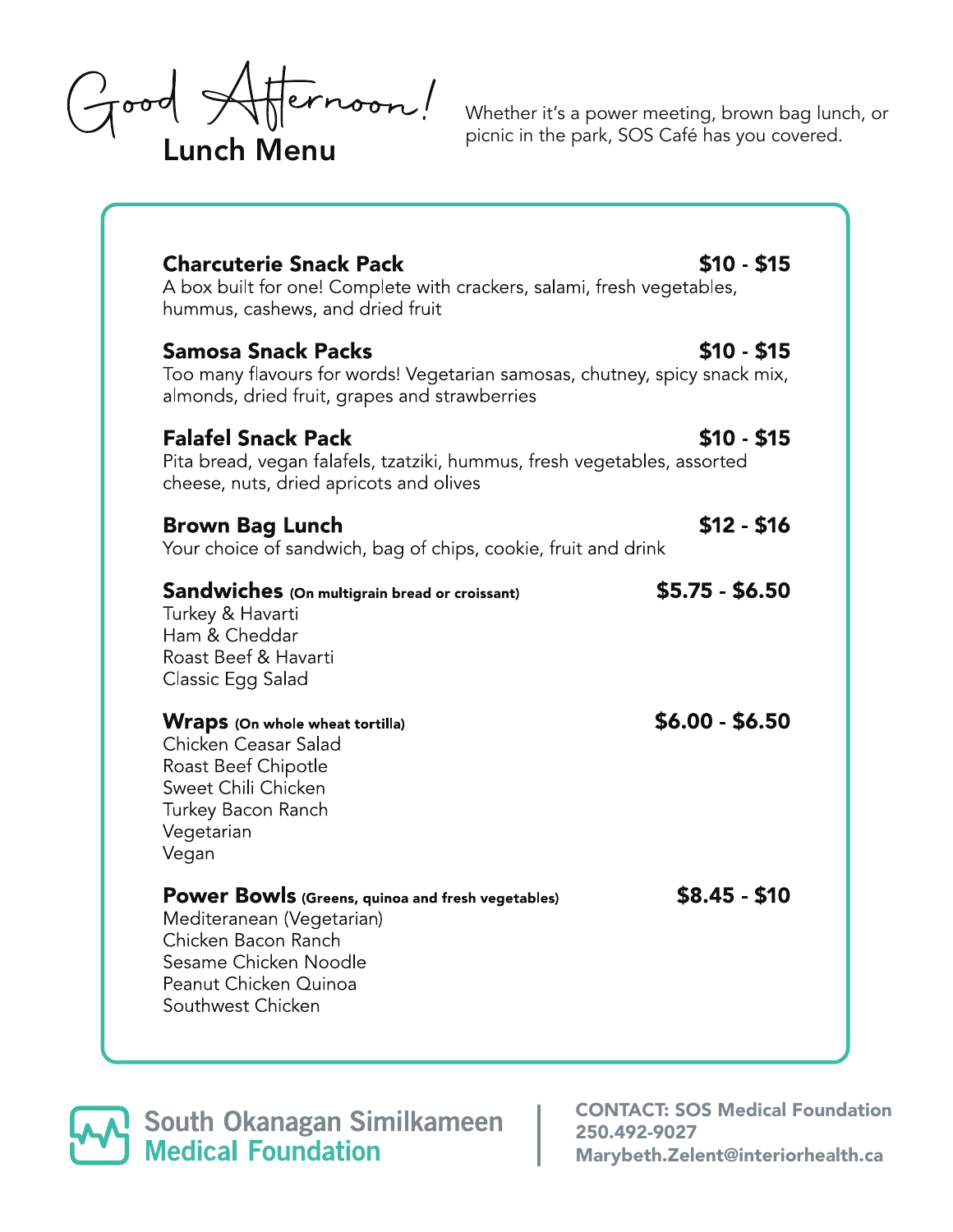

## Monday - Friday 7:00 am to 3:00 pm Closed Weekends and Statutory Holidays

## 250.492-9027 - Marybeth.Zelent@interiorhealth.ca

The SOS Café, Located in the Penticton Hospital, is owned by the SOS Medical Foundation.

Except for the Manager and Food Service Supervisor we are run by a volunteer staff of incredible people that give *more than 5500 hours per year* to support the SOS Café and SOS Medical Foundation.

All proceeds from the SOS Café are used by the Medical Foundation to provide critical care needs to the south Okanagan Similkameen region.

We are continually looking for new volunteers. If you would like to volunteer please contact Marybeth.Zelent@interiorhealth.ca

Please contact Marybeth for all your catering needs and we will be pleased to serve you.

All Food Safe and COVID protocols are followed.

Food items wrapped individually.

## FREE DELIVERY WITHIN 15 KM CASH • DEBIT • VISA • MASTERCARD





CONTACT: SOS Medical Foundation 250.492-9027 Marybeth.Zelent@interiorhealth.ca